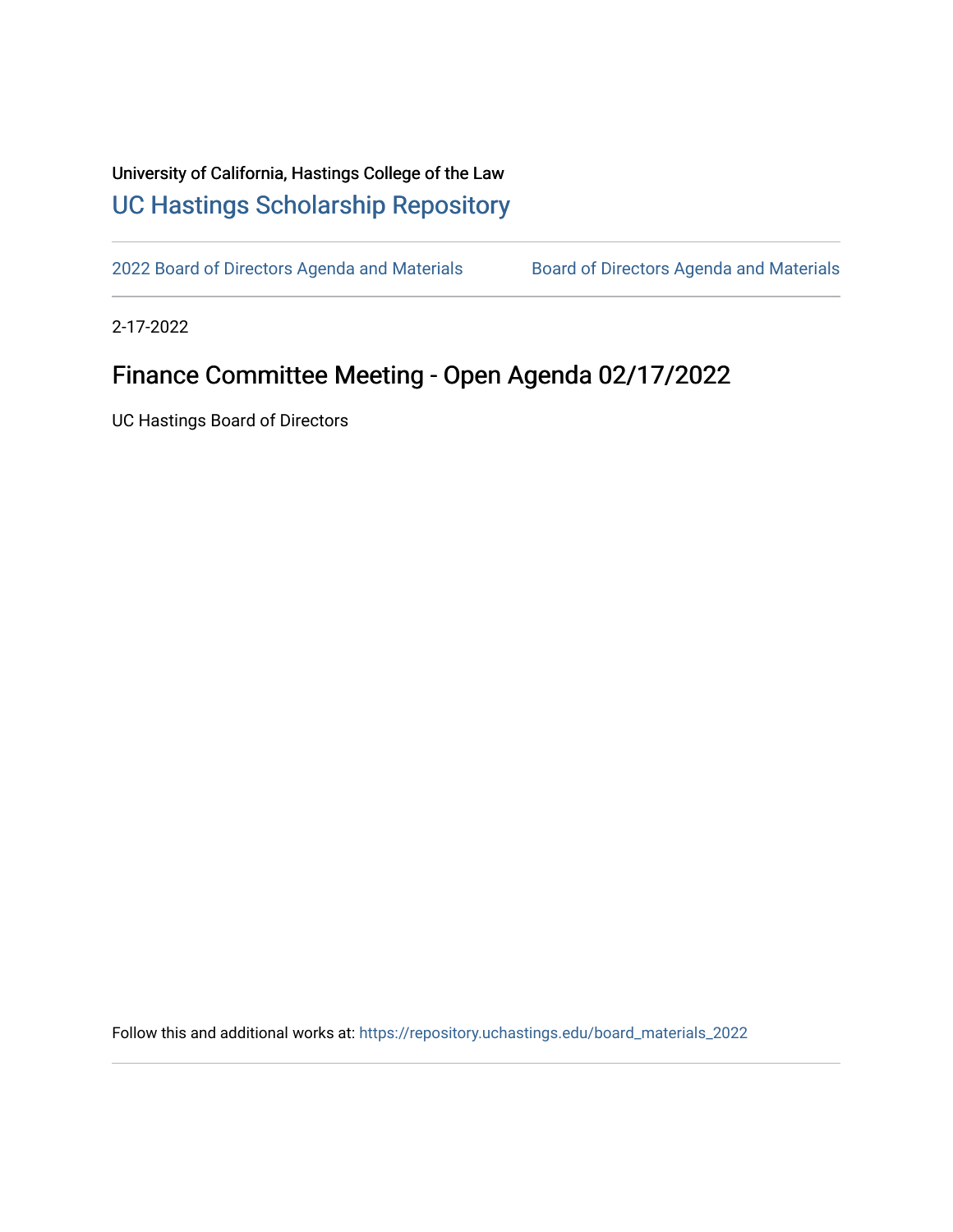

## **UNIVERSITY OF CALIFORNIA HASTINGS COLLEGE OF THE LAW FINANCE COMMITTEE MEETING OPEN SESSION AGENDA**

February 17, 2022 at 10:15 a.m.

Due to the COVID-19 pandemic this meeting will be held virtually, via the Zoom video conferencing platform. Participants and members of the public may join the meeting via the web link or dial-in numbers listed in the public notice of this meeting linked here: *[https://www.uchastings.edu/our-story/board-of-directors/board-meeting-notices-agendas-and](https://www.uchastings.edu/our-story/board-of-directors/board-meeting-notices-agendas-and-materials/)[materials/.](https://www.uchastings.edu/our-story/board-of-directors/board-meeting-notices-agendas-and-materials/)* 

1. Roll Call Director Chip Robertson, Acting Chair Director Michael Ehrlich Director Andrew Giacomini Director Claes Lewenhaupt Director Courtney Power Director Albert Zecher

## 2. Public Comment

*This is an opportunity for members of the public to comment on agenda items. Public comment on any agenda item will be limited to no more than three minutes per speaker and 10 minutes total. Groups or organizations that wish to comment on a particular item are encouraged to have a single representative speak for no more than three minutes. These limits can be varied at the discretion of the Chair. Persons who wish to speak on matters not on the agenda should make their request in writing to the General Counsel and Secretary of the College.*

- 3. Action Item: Approval Minutes; 3.1 Finance Committee Meeting of November  $10^{th}$ , 2021 4. Investment Report as of December 31, 2021 (Written) \*5. State Budget Report as of December 31, 2021 and Mid-Year Budget Changes (Written) \*6. Auxiliary Enterprises Budget Report as of December 31, 2021 and Mid-Year Budget Changes (Written)
- \*7. State Contracts and Grants in Excess of \$100,000